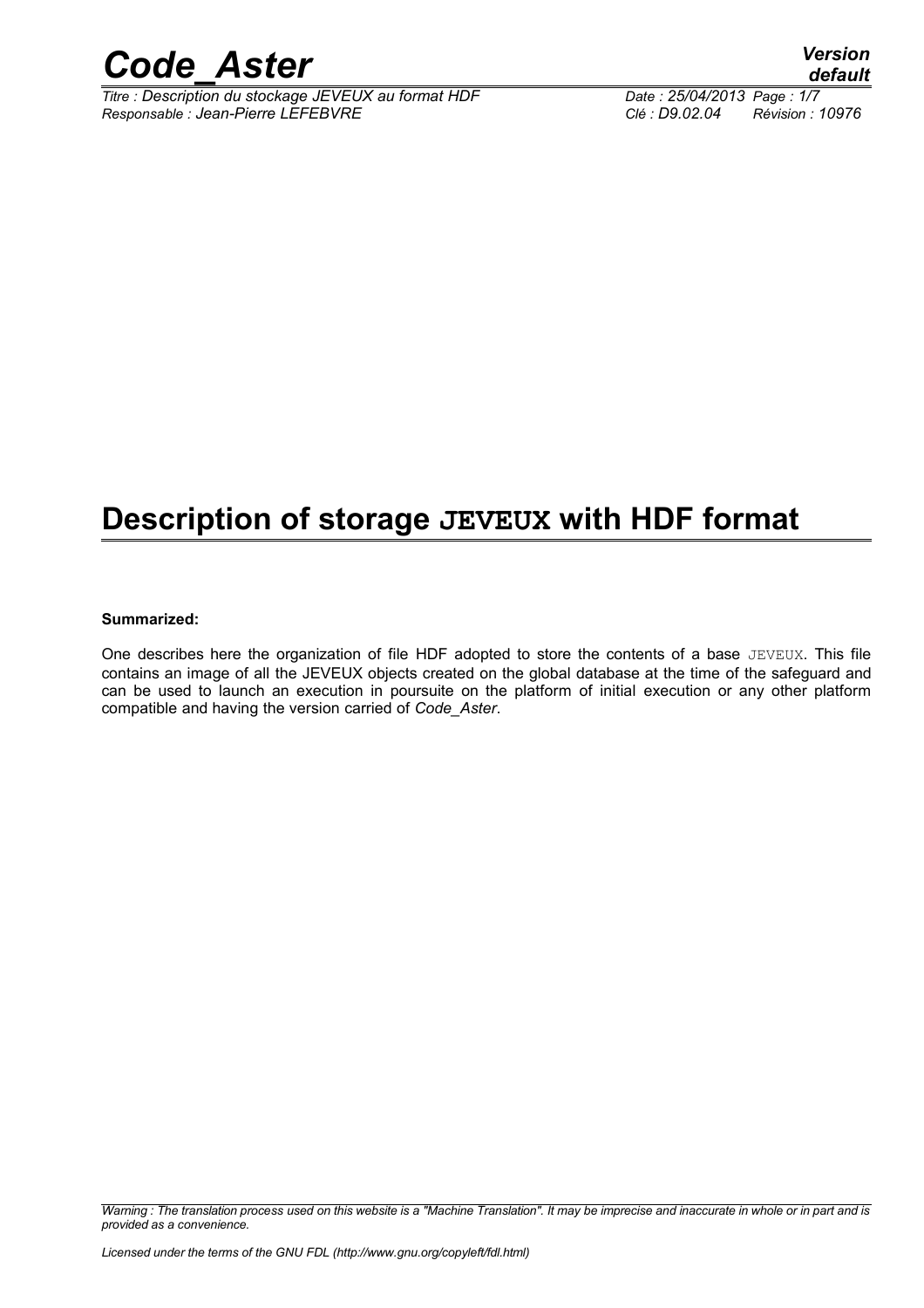*Titre : Description du stockage JEVEUX au format HDF Date : 25/04/2013 Page : 2/7 Responsable : Jean-Pierre LEFEBVRE Clé : D9.02.04 Révision : 10976*

#### **1 General information**

By default, the manager of JEVEUX memory employed in *Code\_Aster* uses several files of direct access of binary type. These files constitute the "bases" JEVEUX, the data structures which will again be used in the event of poursuite of computation are stored in the global database in a format specific to the manager of memory. During computation, the manager of memory is brought to use the bases to discharge the memory temporarily, thus the access mode chosen for his performances in this mode of use is not adapted to a safeguard especially if he one wants to make them independent of the platform.

The use of library HDF, already used in the frame of the interchange format of data MED, for a writing of the contents of bases JEVEUX appears much more adapted. The file obtained after safeguard can be easily transferred, after a possible compression, on a local platform to carry out for example postprocessing operations with a version carried of *Code\_Aster*.

A file with HDF format is organized like a tree structure file Unix, the notion of "group" are connected with the notion of directory, the notion of "dataset" corresponds to the file. Moreover it is possible to assign attributes to each level of "group" and/or to each "dataset". We exploited these some notions to organize the recopy of all the JEVEUX objects contained in a base.

HDF provides a utility (h5dump) making it possible to write with format ASCII the contents of a whole file, it is thus very easy, for files of reasonable size, to obtain the contents of all the objects constituting a base JEVEUX.

### **2 Writing of objects simple JEVEUX**

objects simple JEVEUX are in general of homogeneous type, they are stored in a "dataset" being called after the simple object on the level of the "group"/. The simple objects of name directory kind contain at the same time an array of h-coding of the type INTEGER and the list of the stored names of type CHARACTER and must be treated except for. They are divided to store two "datasets" of respective names  $T_HCO$  and  $T_MOM$  on the level of a group being called after the simple object on the level of the "group"/.

One associates a named list "ATTRIBUTES JEVEUX" of 5 attributes with all the "datasets" associated with the simple objects and all the groups associated with the name directories containing respectively:

- 1) a text ("SIMPLE OBJET"),
- 2) an identifier (identifying of object simple JEVEUX),
- 3) a character string containing the class, the kind and the type with meaning JEVEUX (argument of JECREO ),
- 4) associated the Fortan type,
- 5) a null string

the objects systems JEVEUX contain all information of type attribute JEVEUX and make it possible to rebuild data structure associated. They do not differ from objects simple JEVEUX, accessible to the user, that by their name, they are treated in the same way. The systems objects are of homogeneous type and thus do not pose a particular problem of storage. One stores each JEVEUX object in a "dataset" being called after the system object on the level of the "group"/.

One associates a named list "ATTRIBUTES JEVEUX" of 5 attributes with all the "datasets" associated with the system objects containing respectively:

- 1) a text ("OBJET SYSTEME"),
- 2) an identifier (identifying of object simple JEVEUX),
- 3) a character string containing the class, the kind and the type with meaning JEVEUX,
- 4) associated the Fortan type,
- 5) a null string

*Warning : The translation process used on this website is a "Machine Translation". It may be imprecise and inaccurate in whole or in part and is provided as a convenience.*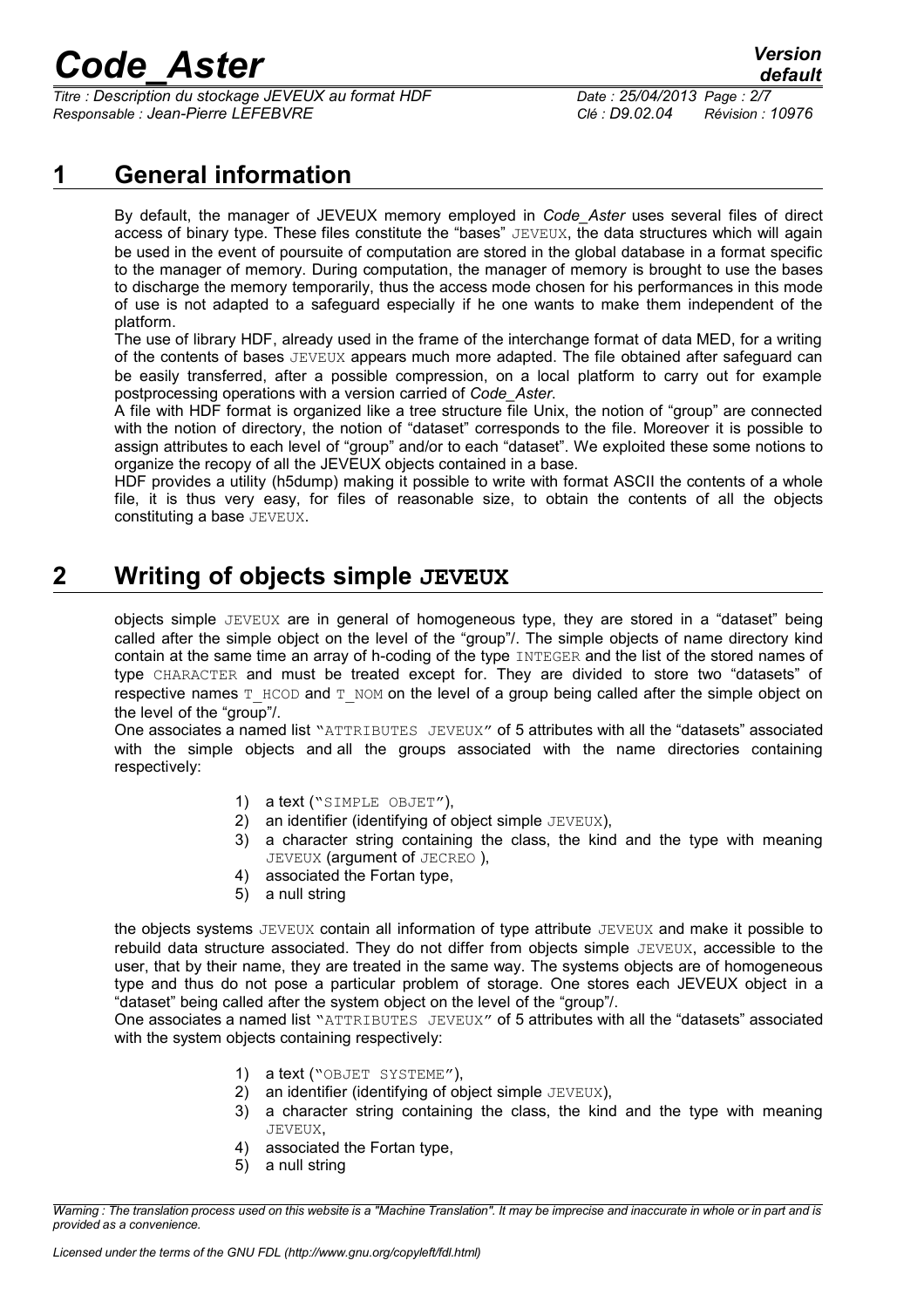*Titre : Description du stockage JEVEUX au format HDF Date : 25/04/2013 Page : 3/7 Responsable : Jean-Pierre LEFEBVRE Clé : D9.02.04 Révision : 10976*

*default*

the attributes associated with the "dataset" or the "groups" will be used during the relecture of file HDF to rebuild data structures associated with the JEVEUX objects .

#### **3 Writing of collections JEVEUX**

#### **3.1 contiguous Collections**

the contiguous collections are built from simple objects, it is thus easy to use the methods associated with the simple objects to store these last. The objects of contiguous collection are stored in the segment of values associated with the system object \$\$DESO.

The object simple descriptor of collection is stored in a "dataset" being called after the collection under the " group"/.

One associates a named list "ATTRIBUTES JEVEUX" of 5 attributes with the associated "dataset" containing respectively:

- 1) a text ("COLLECTION"),
- 2) an identifier (identifying of object simple JEVEUX),
- 3) a character string containing the class, the kind  $(X)$  and the type with meaning JEVEUX (I),
- 4) associated the Fortan type,
- 5) a null string.

The system objects of collection are stored in "datasets" being called after each system object of collection under the "group"/.

One associates a named list "ATTRIBUTES JEVEUX" of 5 attributes with the associated "dataset" containing respectively:

- 1) a text ("OBJ. SYSTEME COLLECTION"),
- 2) an identifier (identifying of object simple JEVEUX),
- 3) a character string containing the class, the kind and the type with meaning JEVEUX,
- 4) associated the Fortan type,
- 5) a null string.

#### **3.2 Dispersed collections**

the dispersed collections are built from simple objects for the systems objects of collection and segment of values associated with each object with collection. The systems objects are stored in the same way that for the collection contiguous. The system object \$\$DESO is particular because it is not associated in the case of the collections dispersed with a segment of values, there is not thus an associated "dataset", and it is only by charging the contents with the objects sytèmes JEVEUX that the dispersed collection is rebuilt during the relecture of file HDF.

A " group" being called after the collection supplemented by OBJETS is created on the level of the " group"/to write the objects of dispersed collection. One associates a named list "ATTRIBUTES JEVEUX" of 5 attributes with the "group", only the first element is nonempty and contains a text (COLLECTION).

Each object of collection is then written in a "dataset" being called after the collection supplemented by the number of the object of collection (including for the named collections) under the "group" describes above.

One associates a named list "ATTRIBUTES JEVEUX" of 5 attributes with the associated "dataset" containing respectively:

- 1) a text (OBJET OF COLLECTION),
- 2) the name or the number of the object of collection and the identifier of collection,

*Warning : The translation process used on this website is a "Machine Translation". It may be imprecise and inaccurate in whole or in part and is provided as a convenience.*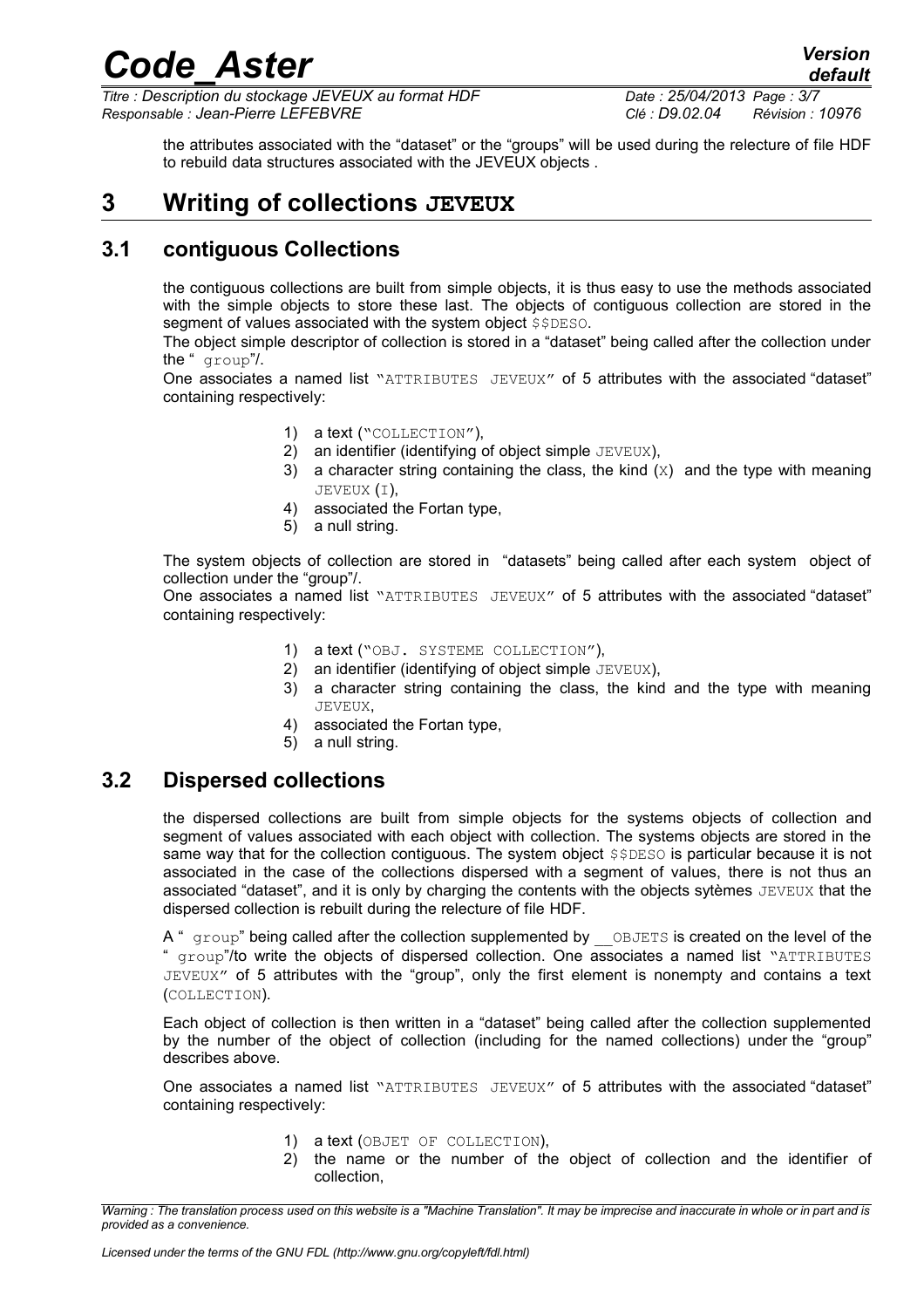$\overline{T}$ itre : Description du stockage JEVEUX au format HDF *Responsable : Jean-Pierre LEFEBVRE Clé : D9.02.04 Révision : 10976*

*default*

- 3) a character string containing the class, the kind and the type with meaning JEVEUX,
- 4) associated the Fortan type,
- 5) a null string.

*Warning : The translation process used on this website is a "Machine Translation". It may be imprecise and inaccurate in whole or in part and is provided as a convenience.*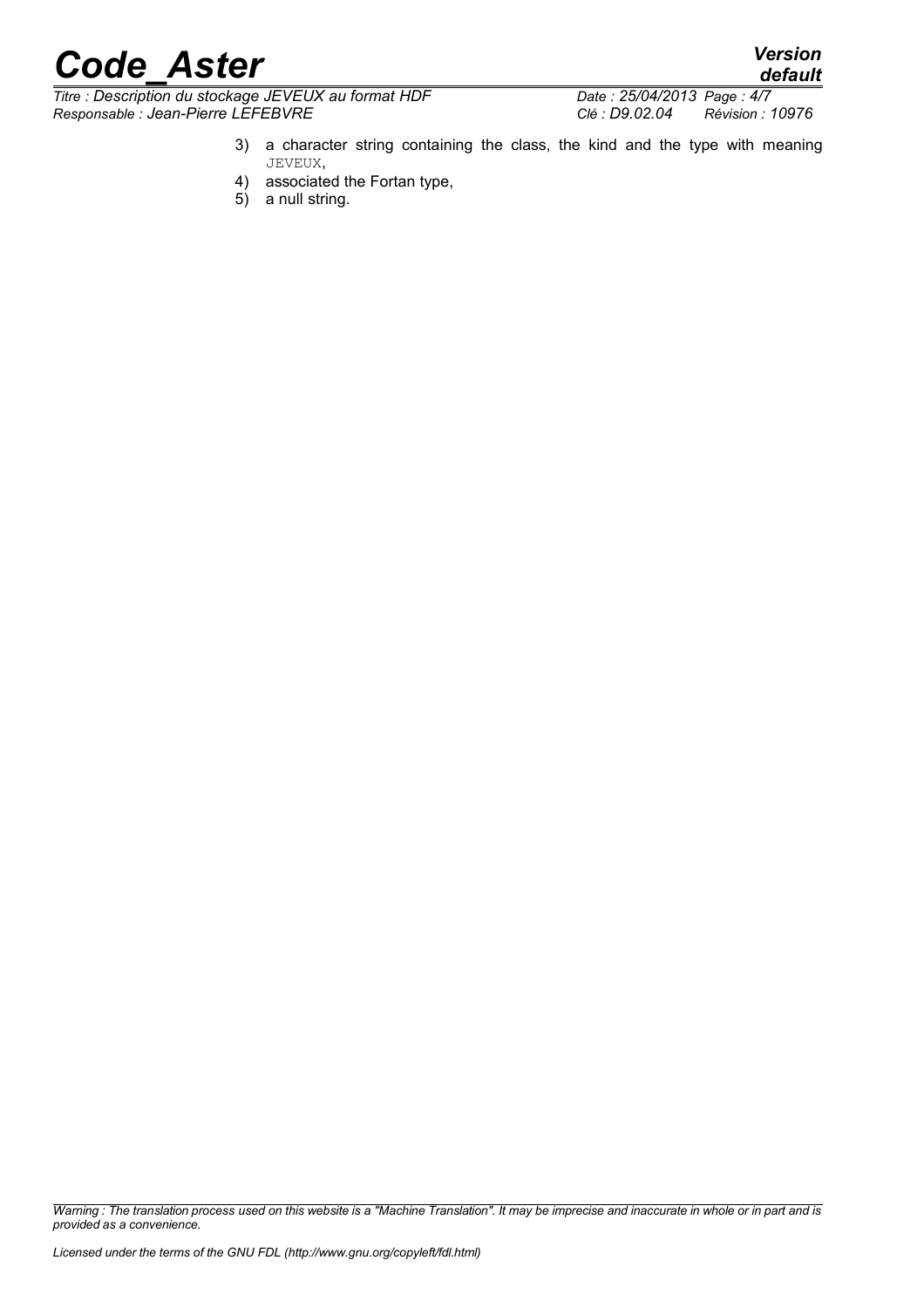*Titre : Description du stockage JEVEUX au format HDF Date : 25/04/2013 Page : 5/7 Responsable : Jean-Pierre LEFEBVRE Clé : D9.02.04 Révision : 10976*

#### **4 Heading of the file**

One stores a named list "Global database JEVEUX" of 5 attributes associated with the "group "/containing respectively:

- 1) a text identifying the version of *Code\_Aster* used to build the file,
- 2) the name of the server of computation used,
- 3) the name of the system on the server,
- 4) the date of execution of the code,
- 5) 3 characteristics machine (length out of bits of the standard integer, length in bytes of the standard integer, length in bytes of the unit of addressing).

The first information is used during the relecture for if required emitting an alarm when the version of *Code\_Aster* used differs. Certain data structures or catalogs can appear incompatible.

#### **5 Example of file**

Here an example of file HDF obtained from the carrying out of the test TTLL01A and from which representation ASCII is resulting from the utility h5dump. One gives only some extracts here illustrating descriptions of the principal JEVEUX objects .

```
HDF5 "resu64.hdf" {
GROUP "/" {
    ATTRIBUTE "Global database JEVEUX" {
      DATATYPE H5T STRING {
            STRSIZE<sup>-24;</sup>
            STRPAD H5T STR SPACEPAD;
            CSET H5T CSET ASCII;
             CTYPE H5T_C_S1;
          } 
       DATASPACE SIMPLE {(5)/(5)} 
       DATED {
         "8/13/2003 7. 1.13", "CLA4ASTR.CLA.EDF", "OSF1"
         MA-19-AOUT - 2003 10:35: 24", "LBIS=64 MODELS
         = 8 LOUA= 1'' } DATASET
    "&& 
    SYS .CODE" {DATATYPE H
      5T STRING {STRSIZE 8;
             STRPAD H5T_
            STR_SPACEPAD; CSET H5T_CSET
             ASCII; CTYPE H5T C
            \left\{\nabla S1; \right\} DATASPACE
      SIMPLE \{ ( 3) / (3) \} DATED \{"TTLL
      01A'',<br>"15", "95"
                          } ATTRIBUTE
 " 
       ATTRIBUTES JEVEUX" {DATATYPE H
         5T STRING {STRSIZE 24;
                STRPAD H5T_
               STR SPACEPAD; CSET H5T CSET
               _ASCII; CTYPE H5T C
               S1; } DATASPACE
```
*Warning : The translation process used on this website is a "Machine Translation". It may be imprecise and inaccurate in whole or in part and is provided as a convenience.*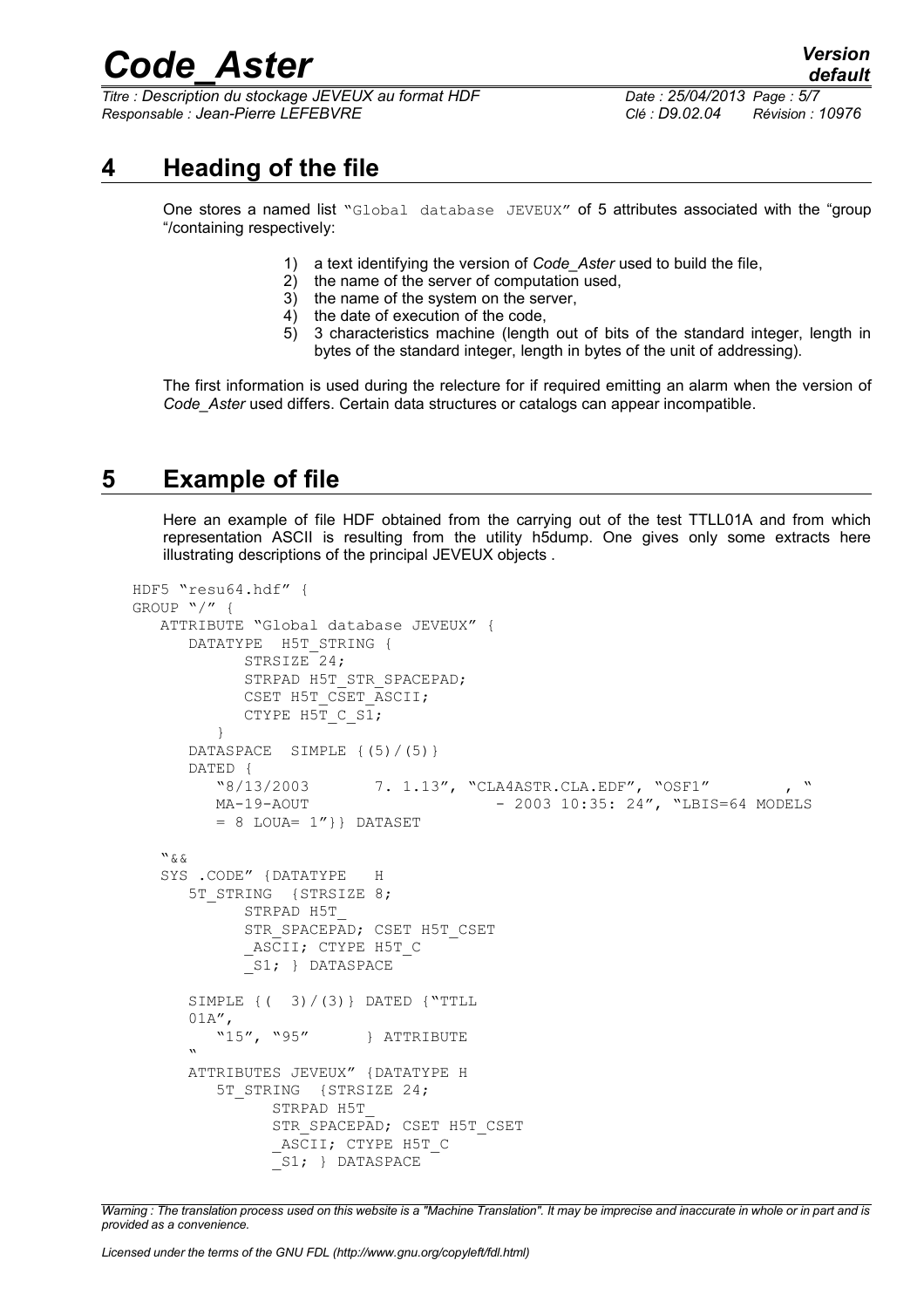*default*

*Titre : Description du stockage JEVEUX au format HDF Date : 25/04/2013 Page : 6/7 Responsable : Jean-Pierre LEFEBVRE Clé : D9.02.04 Révision : 10976* SIMPLE  $\{ (5) / (5) \}$  DATED  $\{$ "OBJET SIMPLE  $\frac{1}{2}$ , "30",  $\frac{1}{2}$  "G V K8  $\frac{1}{2}$ ", ""}  $\frac{1}{2}$  ", "CHARACTER  $\frac{1}{2}$  "G  $\frac{1}{2}$ "CHARACTER  $*8"$ , ""} } }… GROUP  $\mathbf{v}$ TEMPE .DESC" {ATTRIBUTE ATTRIBUTES JEVEUX" {DATATYPE H 5T STRING {STRSIZE 24; STRPAD H5T\_ STR\_SPACEPAD; CSET H5T\_CSET ASCII; CTYPE H5T C S1; } DATASPACE SIMPLE  $\{$  ( 5) / (5) } DATED  $\{$  "OBJET SIMPLE ", "287",  $\begin{array}{cc} \n\text{``G N} & \text{``CHARACTER} \\ \n\text{``CHARACTER} & \text{``CHARACTER} \n\end{array}$ , "CHARACTER  $*16''$ , ""} DATASET  $"''$  HCOD" {DATATYPE H 5T\_STANDARD\_I64 LE DATASPACE SIMPLE {( 43)/(43)} DATED { 37,344,16  $\mathcal{L}$  18,18,6,0,0,0,18,8,6,4,0,0,0,7,0,0,0,0,13,17,12,0,16,11,2,0,5,0,15, 14,1,0,9,0,3,0,10,0,0,0} } DATASET  $"T$  NOM" {DATATYPE H 5T STRING {STRSIZE 16; STRPAD H5T\_ STR\_SPACEPAD; CSET H5T\_CSET ASCII; CTYPE H5T C S1; } DATASPACE SIMPLE {( 18)/(18)} DATED {"TEMP  $\frac{N}{T}$ ,  $\frac{N}{T}$  FIJIX FIGA FLUX ELGA ", "FLUX ELNO ", "FLUX NOEU ", "META\_ELGA\_TEMP ", "META\_ELNO ", "META\_NOEU ", "DURT\_ELGA \_META", "DURT\_ELNO ", "DURT\_NOEU ", "HYDR\_ELGA ", "HYDR\_ELNO ", "HYDR\_NOEU ", "DETE\_ELNO ", "DETE\_NOEU ", "COMPORTHER", "ERTH\_ELEM TEMP ", "ERTH\_ELNO\_ELEM" ", "ERTH\_ELNO\_ELEM "} } DATASET "TEMPE .INST" {DATATYPE H 5T IEEE F64 LE DATASPACE SIMPLE {( 42)/(42)} DATED {0,0.0001  $\overline{\phantom{a}}$  0.0002,0.0003,0.0004,0.0005,0.0006,0.0007,0.0008,0.0009,0.001 ,

*Warning : The translation process used on this website is a "Machine Translation". It may be imprecise and inaccurate in whole or in part and is provided as a convenience.*